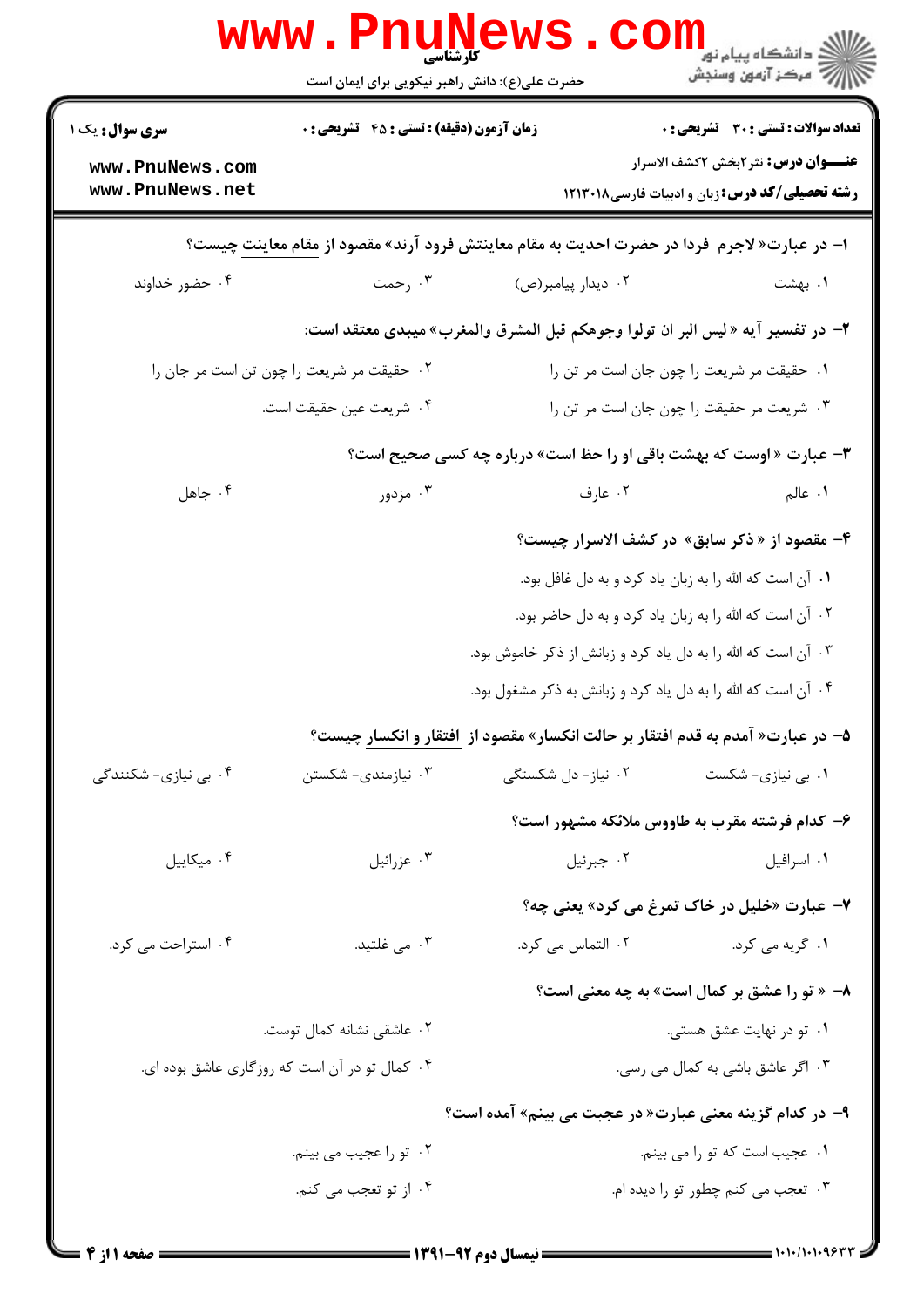|                                    | <b>www.Pnunews</b><br><b>کارشناسی</b><br>حضرت علی(ع): دانش راهبر نیکویی برای ایمان است                               |               | CO.<br><mark>ڪ دانشڪاه پيام نور</mark><br>أأزاله مركز آزمون وسنجش                                   |
|------------------------------------|----------------------------------------------------------------------------------------------------------------------|---------------|-----------------------------------------------------------------------------------------------------|
| <b>سری سوال : ۱ یک</b>             | <b>زمان آزمون (دقیقه) : تستی : 45 تشریحی : 0</b>                                                                     |               | تعداد سوالات : تستى : 30 - تشريحي : 0                                                               |
| www.PnuNews.com<br>www.PnuNews.net |                                                                                                                      |               | <b>عنـــوان درس:</b> نثر ۲بخش ۲کشف الاسرار<br><b>رشته تحصیلی/کد درس:</b> زبان و ادبیات فارسی۱۲۱۳۰۱۸ |
|                                    |                                                                                                                      |               | +ا- خطاب« یا نار کونی بردا و سلاما» در شان کدام پیامبر الهی نازل گردید؟                             |
| ۰۴ زکریا(ع)                        | ۰۳ عیسی(ع)                                                                                                           | ۲. ابراهیم(ع) | ۰۱ موسی(ع)                                                                                          |
|                                    |                                                                                                                      |               | ۱۱- «شکوهی کردن» در عبارت« مرا دید شکوهیش کرد» کنایه از چیست؟                                       |
| ۰۴ اظهار قدرت کردن                 | ۰۳ گريستن                                                                                                            | ۰۲ ترسیدن     | ۰۱ شکوه کردن                                                                                        |
|                                    |                                                                                                                      |               | ۱۲- عبارت« یکی در کار سرپوشیده ای بود»کنایه از چیست؟                                                |
|                                    | ۰۲ اسراری پنهانی داشت.                                                                                               |               | ۰۱ کاری پنهانی انجام داده بود.                                                                      |
|                                    | ۰۴ گرفتار عشق زنی شده بود.                                                                                           |               | ۰۳ وظیفه ای محرمانه بر عهده داشت.                                                                   |
|                                    |                                                                                                                      |               | ۱۳– در دورکدام پیامبر« آفتاب عزت دین از برج شرف خود بتافت»؟                                         |
| ۰۴ آدم(ع)                          | ۰۳ ابراهيم (ع)                                                                                                       | ۰۲ موسی(ع)    | ۱. محمد(ص)                                                                                          |
|                                    |                                                                                                                      |               | <b>۱۴</b> - مقصوداز حبیب در عبارت« حبیب را به درشتی فرمود در کافران» کیست؟                          |
| ۰۴ محمد(ص)                         | ۰۳ ابراهيم (ع)                                                                                                       | ۰۲ موسی(ع)    | ۰۱ عیسی(ع)                                                                                          |
|                                    |                                                                                                                      |               | ۱۵- در عبارت«آنجا خاری بود محقق و گلی بود مزور» مقصود از «مزور» چیست؟                               |
| ۰۴ ریاکار                          |                                                                                                                      |               | ۰۱ دروغین مسلمان ۲۰ زینتی مسلمان به ایرانی ۲۰ و تادی ۲۰ زیادی به سال ۲۰ و تادی                      |
|                                    |                                                                                                                      |               | ۱۶– عبارت« لم یلم نفسه» به کدام عمل ابلیس اشاره دارد؟                                               |
| ۰۴ اظهار ندامت نکردن               | ۰۳ خود را سرزنش نکردن                                                                                                | ۲. توبه نکردن | ۰۱ ایمان نیاوردن                                                                                    |
|                                    | 17- آيه شريفه« والذين يكنزون الذهب و الفضه و لا ينفقونها في سبيل الله» وصف چه كسانى است؟                             |               |                                                                                                     |
| ۰۴ کريمان                          | ۰۳ حريصان                                                                                                            | ۰۲ مشرکان     | ۰۱ بخیلان                                                                                           |
|                                    | ۱۸− در عبارت « رب العزه هفتصد هزار سال تسبیح ابلیس در صحرای لاابالی به باد داد» مقصود از «صحرای لاابالی»چیست؟        |               |                                                                                                     |
| ۰۴ بی حرمتی                        | بی دقتی $\cdot^{\mathsf{v}}$                                                                                         |               |                                                                                                     |
|                                    |                                                                                                                      |               | <b>۱۹</b> - کدام گزینه صحیح معنی شده است؟                                                           |
| ۰۴ ثري: أسمان                      | ۰۳ عریش: دختر                                                                                                        | ۰۲ سندس: حصير | ١. شمله: گليم خرد                                                                                   |
|                                    | <b>۳۰</b> - عبارت« اعراض دل است از فضول و اشغال و خلاص خاطر است از قید تعلق به اغیار و سکونت طبع است در تنها بودن از |               | همه آفریده ها» تعریف کدام اصطلاح است؟                                                               |
| ۰۴ تجلی                            | ۰۳ تحلی                                                                                                              | ۰۲ تجرید      | ۰۱ تفرید                                                                                            |
|                                    |                                                                                                                      |               | $-$ 1.1.11.1.4634                                                                                   |

r g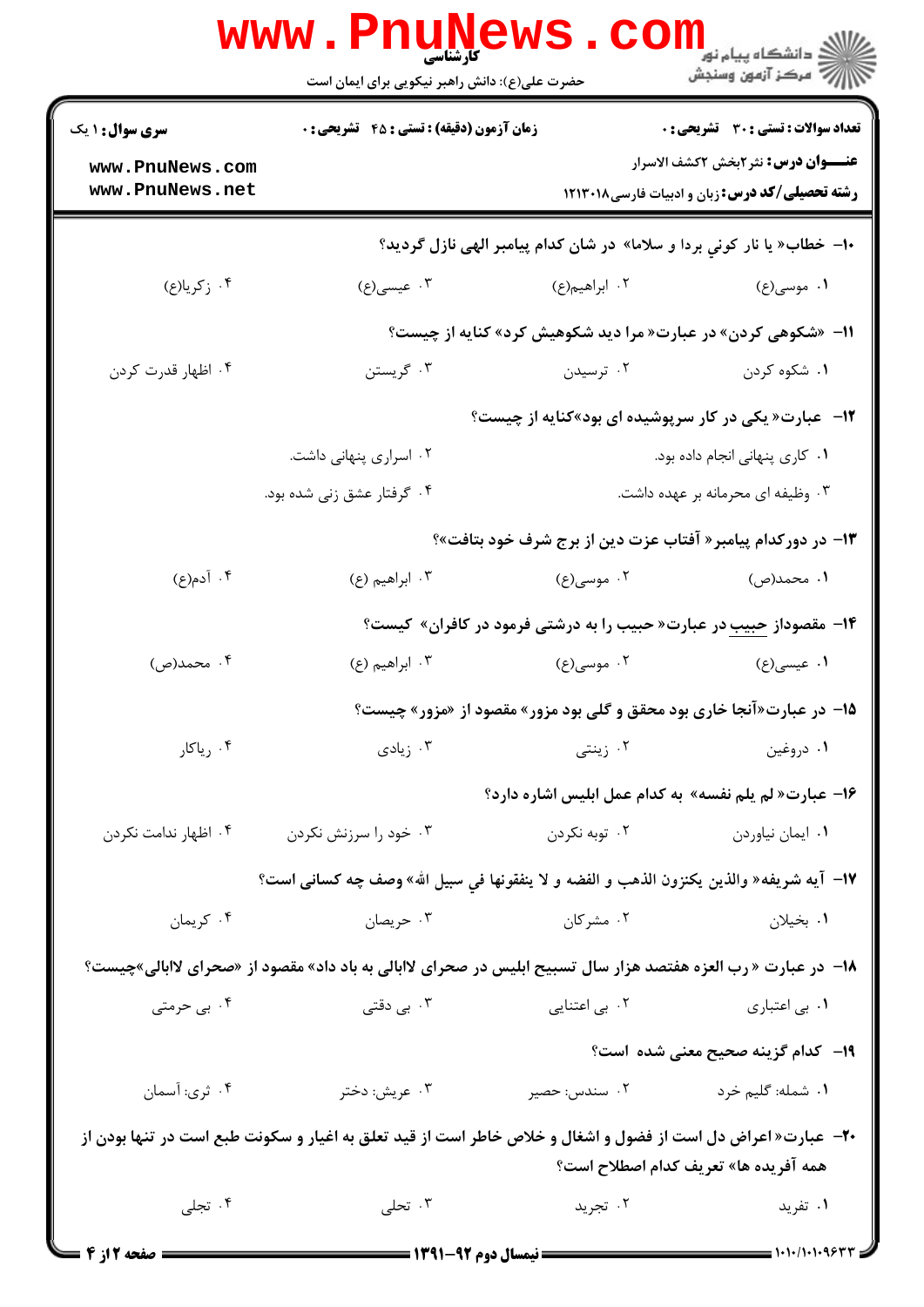|                                                                                                                                                      | www . Pn<br><b>۔ کارشناسی</b><br>حضرت علی(ع): دانش راهبر نیکویی برای ایمان است        |                    | دانشگاه پيام نو <mark>ر</mark><br>ے<br>ج <sup>7</sup> مرکز آزمون وسنجش                                                                      |  |
|------------------------------------------------------------------------------------------------------------------------------------------------------|---------------------------------------------------------------------------------------|--------------------|---------------------------------------------------------------------------------------------------------------------------------------------|--|
| <b>سری سوال : ۱ یک</b><br>www.PnuNews.com<br>www.PnuNews.net                                                                                         | <b>زمان آزمون (دقیقه) : تستی : 45 قشریحی : 0</b>                                      |                    | تعداد سوالات : تستى : 30 - تشريحي : 0<br><b>عنـــوان درس:</b> نثر2بخش 2کشف الاسرار<br><b>رشته تحصیلی/کد درس:</b> زبان و ادبیات فارسی۱۲۱۳۰۱۸ |  |
|                                                                                                                                                      |                                                                                       |                    | <b>ا۲−٪ در عبارت« هیچ حلیت زیباتر از حلیت تواضع نیست» معنی واژه های حلیت به ترتیب در کدام گزینه آمده است؟</b>                               |  |
| ۰۴ زیور - پوشش                                                                                                                                       | ۰۳ زیور- زیور                                                                         | ۰۲ لباس- لباس      | ۰۱ پوشش- زيور                                                                                                                               |  |
|                                                                                                                                                      |                                                                                       |                    | 22-   مقصود از « بازگشت وی در همه حال با الله بود» چیست؟                                                                                    |  |
|                                                                                                                                                      | ۰۲ به سوی خدا بازگشت.                                                                 |                    | ٠١ هميشه خدا را به ياد داشت.                                                                                                                |  |
|                                                                                                                                                      | ۰۴ بسیار توبه کار بود.                                                                |                    | ۰۳ ذکر خدا بسیار می کرد.                                                                                                                    |  |
|                                                                                                                                                      | <b>۲۳</b> - در عبارت« بایزید خواست آن حال بازداند فراز رسید» مقصود از فراز رسید چیست؟ |                    |                                                                                                                                             |  |
| ۰۴ خیلی زود رسید.                                                                                                                                    | ۰۳ دور شد.                                                                            | ۲. برگشت.          | ۰۱ نزدیک آمد.                                                                                                                               |  |
|                                                                                                                                                      |                                                                                       |                    | ۲۴− نوع« الف» در کلمه «مفلس» با توجه به عبارت«مفلسا که تو باشی بی تن و جان» در کدام گزینه آمده است؟                                         |  |
|                                                                                                                                                      | ۰۲ اطلاق و تعجب                                                                       |                    | ۰۱ مبالغه و تاکید و تعجب                                                                                                                    |  |
|                                                                                                                                                      | ۰۴ دعا و تاکید                                                                        |                    | ۰۳ کثرت و تاکید                                                                                                                             |  |
|                                                                                                                                                      |                                                                                       |                    | <b>۲۵</b> - گزینه متفاوت کدام است؟                                                                                                          |  |
| ۰۴ کله                                                                                                                                               | ۰۳ چفته                                                                               | ۰۲ صدره            | ۰۱ قرطه                                                                                                                                     |  |
|                                                                                                                                                      |                                                                                       |                    | <b>۲۶</b> - مقصود از«اجتباء» در عبارت «آدم هنوز گل بود که کلاه اجتباء وی ساخته بودند» چیست؟                                                 |  |
| ۰۴ عطوفت                                                                                                                                             | ۰۳ احترام                                                                             | ۰۲ جانشینی         | ۰۱ برگزیدگی                                                                                                                                 |  |
| <b>۲۷</b> - عبارت «حالی که بر سبیل هجوم ناگهانی، از غیب روی نماید و سالک را از حال خود بستاند و منقاد حکم خود گرداند»<br>تعريف كدام اصطلاح عرفانيست؟ |                                                                                       |                    |                                                                                                                                             |  |
| ۰۴ استغنا                                                                                                                                            | ۰۳ توکل                                                                               | ۰۲ وقت             | ۰۱ رضا                                                                                                                                      |  |
|                                                                                                                                                      |                                                                                       |                    | <b>۲۸</b> - «بردابرد زدن برای کسی» کنایه از چیست؟                                                                                           |  |
| ۰۴ شکنجه کردن کسی                                                                                                                                    | ۰۳ جاه و عظمت شخص                                                                     | ۰۲ اعلام حضور کردن | ۰۱ رسوا کردن کسی                                                                                                                            |  |
|                                                                                                                                                      |                                                                                       |                    | <b>۲۹</b> - کدام گزینه نادرست معنی شده است؟                                                                                                 |  |
|                                                                                                                                                      | ۰۲ صفوان: سنگ صاف                                                                     |                    | ۰۱ بطال: ياوه گو                                                                                                                            |  |
|                                                                                                                                                      | ۰۴ بهاء: روشني                                                                        |                    | ٠٣ بيت الحرم: خانه خدمتكاران                                                                                                                |  |
|                                                                                                                                                      |                                                                                       |                    |                                                                                                                                             |  |